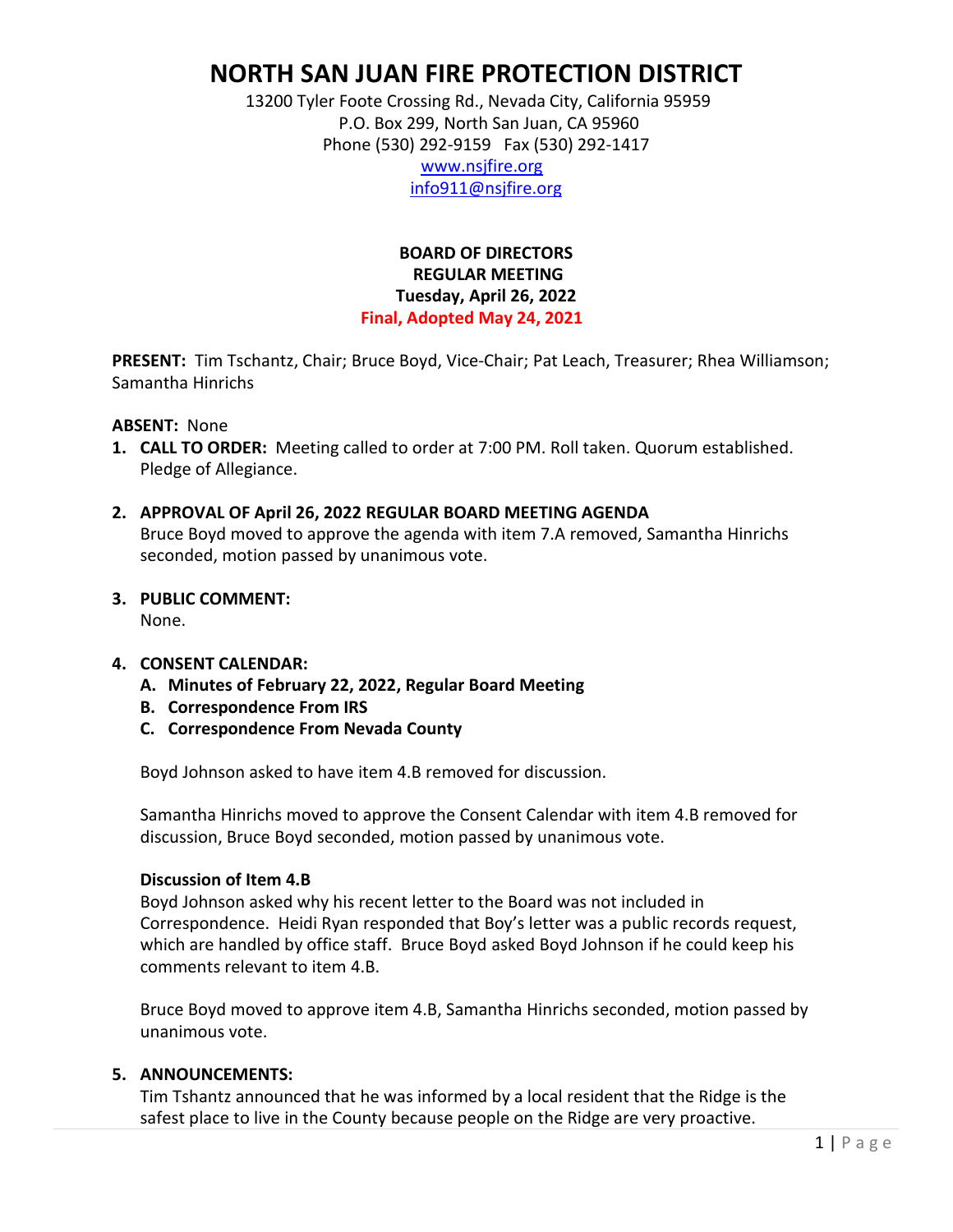# **6. REPORTS**

# **A. Chief's Report – Deputy Chief Tom Browning**

# **i. April 2022 Statistics**

- Fire activity is above average in Northern California.
- There is more grass in Northern California than Southern California, which means, for this fire season, there is a greater potential for large fires in Northern California after the grass cures, as opposed to Southern California.
- Monsoonal moisture is anticipated for July and August. This will likely bring moisture to Southern California and possibly dry lightning to Northern California.
- Most areas in Northern California are in extreme or severe drought. This increases the likelihood of large timber fires.
- South Yuba Coalition has added three satellite phone boxes at local river crossings.
- Battalion Chief Angel Flores updated the Board on the itinerary of the Open House she has organized for Saturday, May 21st.

Tom Browning provided a follow-up on fires in wood chip fires. After conferring with experts in fire investigation, he relayed that wood chip piles can generate heat and could smolder but are unable to spontaneously combust. If grass is mixed in with the wood chips, that could increase the likelihood of spontaneous combustion.

Tom Browning also relayed that the Western Nevada County Fire Chiefs Association will be meeting with Air Quality Control about putting the onus of responding to smoke check calls on them as opposed to local fire departments.

# **B. Treasurer's Report – Pat leach**

Lynn McGarva presented the financial reports for February and March 2022. Board members expressed their appreciation for the breakdown of deposit activity, specifically deposits related to out of county fire assignments.

Bruce Boyd moved to approve the expenditures for February and March 2022 as presented, Rhea Williamson seconded, motion passed by unanimous vote.

## **C. Firefighters Association Report – Chris Rainville**

Chris Rainville announced that the Firefighter Association had a net profit of roughly \$2500 from the drive-through Yaki-Soba fundraiser. Additionally, the Association is putting on a firefighter appreciation lunch on May 15, from 11-3. All Board members and recently retired firefighters will be invited as well. The next Association meeting will be May 18<sup>th</sup>.

## **D. Fire Safe Council /FireWise Coalition/Ridge FireWise Communities Report – Pat Leach**

Pat Leach will be querying the local FireWise community to get their concerns for possible additions to the Community Wildfire Protection Plan.

## **E. NCFA Report – Pat Leach.**

The next meeting is in May.

## **7. OLD BUSINESS**

**A. Water Storage Committee Update- Bruce Boyd** Removed from Agenda.